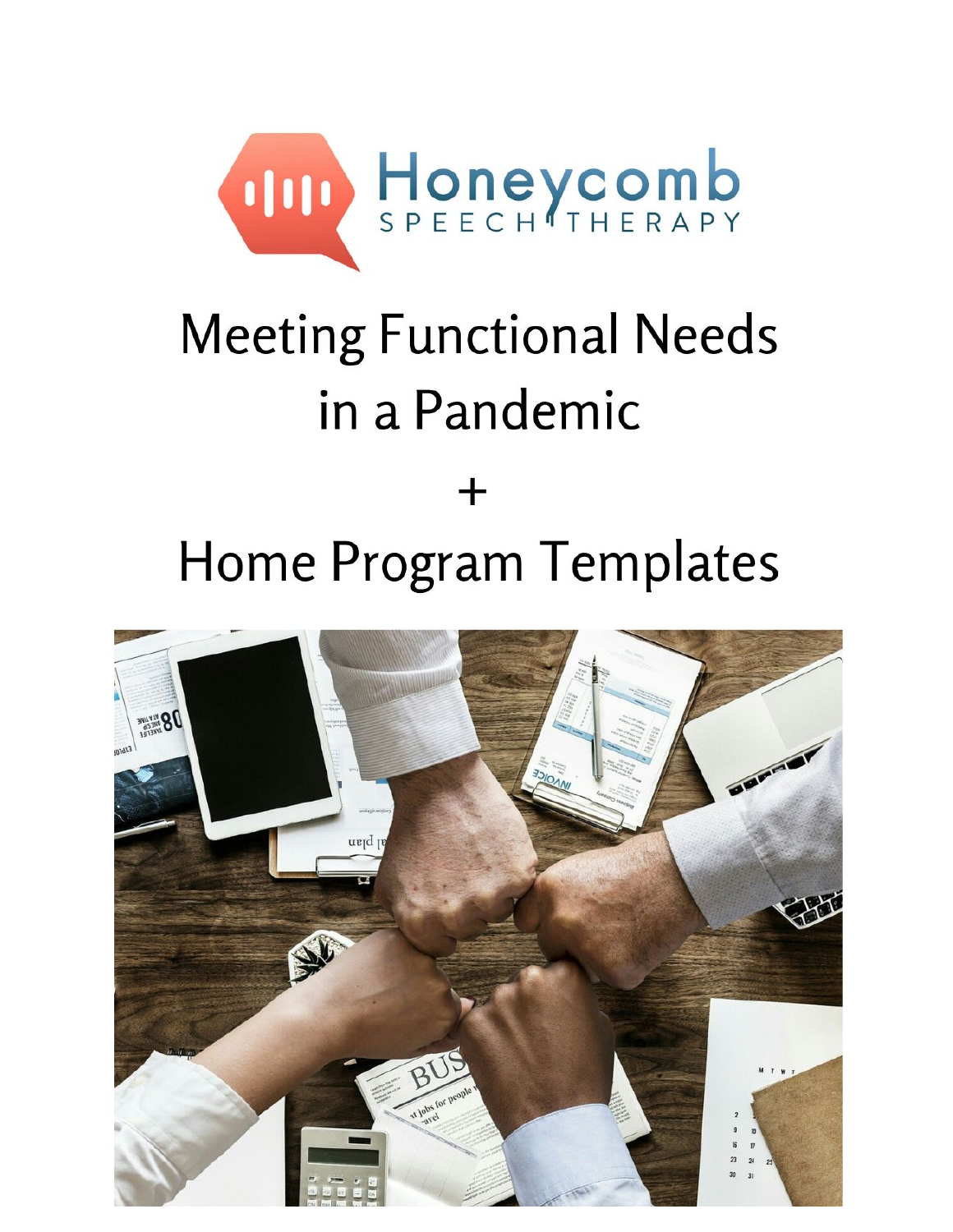

About the Author: Sarah Baar, MA, CCC-SLP is a speech-language pathologist in Grand Rapids, MI. She's worked with adolescents and adults across multiple settings including acute care, inpatient rehab, home & community reintegration, outpatient, and private practice. In 2016, she started the Honeycomb Speech Therapy website as a way to promote person-centered care and provide in-context therapy activities that may translate to improved functional outcomes and higher patient satisfaction.

#### A Note From Sarah:

#### Hello SLP Colleagues!

There's no time like a pandemic to be further reminded that when it comes down to it: The most meaningful therapy is therapy that matters. The mission of Honeycomb Speech Therapy has been to use evidence + relevance to provide functional, meaningful therapy tools to other SLPs since 2016.

In light of the COVID-19 pandemic, I wanted to send out this free therapy packet to SLPs who continue to work daily, as well as SLPs who may be having to send home programs instead of doing face-to-face therapy. This packet is not intended to be sent as a whole to a client; rather, it is meant to be selectively used for the unique skills and needs for each client. Please feel free to choose and adapt what may be helpful to your clients. The appropriate pages can be emailed or hard copied for clients. Please also feel free to share this packet with other SLPs who may benefit.

As always with person-centered care, feel free to personalize! My hope is that this packet makes it easy for you to deliver person-centered treatment (or home programs) during the COVID-19 pandemic. This packet was put together quickly so please see this as a starting point and not all-inclusive.

Note: If you need something more comprehensive, The following for-purchase items in my store have home program information included: [Functional](https://honeycombspeechtherapy.com/product/functional-treatment-for-motor-speech-disorders/) Treatment for Motor Speech Functional Treatment for MCI [\(Memory\)](https://honeycombspeechtherapy.com/product/functional-treatment-for-mild-cognitive-impairment/) [Functional](https://honeycombspeechtherapy.com/product/functional-treatment-for-aphasia-bundle/) Treatment for Aphasia Book 1: Goal [Management](https://honeycombspeechtherapy.com/product/functional-cognition-book-1-goal-management-training/) Training [Functional](https://honeycombspeechtherapy.com/product/functional-treatment-for-primary-progressive-aphasia/) Treatment for PPA

Copyright © 2020 by Sarah Baar All rights reserved. This publication may be distributed for clinical use to clients and SLPs as appropriate. No commercial use permitted by copyright law.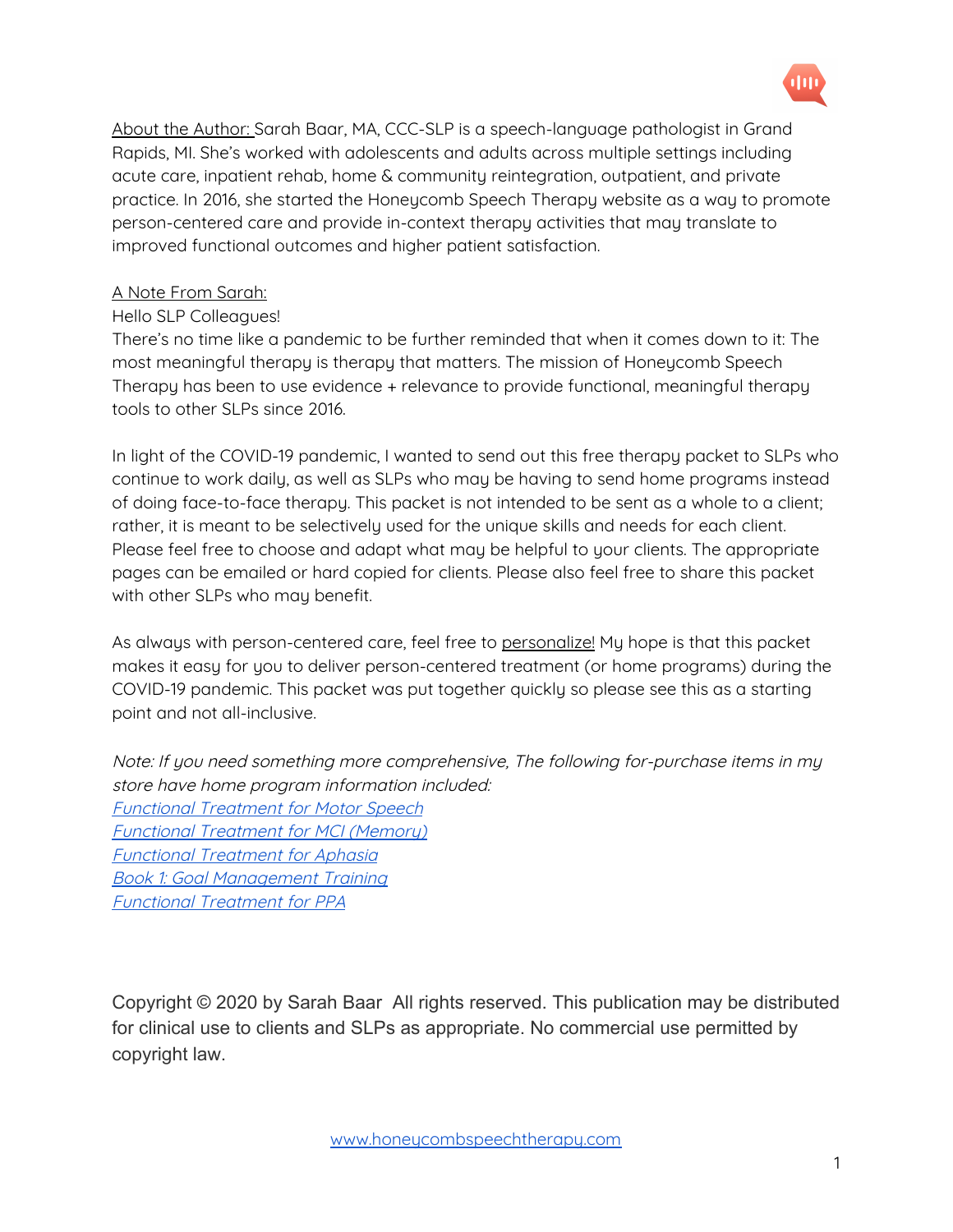

#### Table of Contents + Notes

3 Functional Needs: You can work to meet unique needs in therapy by targeting an impairment or putting external supports or strategies in place. Use this to guide the tasks you assign for each home program.

4 Verbal Expression: I've included the Semantic Feature Analysis template for word retrieval, Script Training for meaningful phrases / sentences, and Conversation ideas.

9 Auditory Comprehension: Higher-level practice ideas including links to TED Talks with comprehension questions are included.

10 Reading Comprehension: Multiple free-access reading materials, and audiobook options.

12 Writing: Functional writing ideas and planning sheet

13 Motor Speech: Meaning word / phrase list with prompts to self-rate clearness. Strategy use sheet included.

15 Attention: Simple functional attention ideas given and planning sheet for home practice.

17 Memory: Memory strategy practice and success log for home program.

19 Problem-solving: Goal-Plan-Do-Review template included which is appropriate for mild and moderate problem-solving challenges.

20 Other resources: Simple-language, aphasia-friendly resources re: COVID-19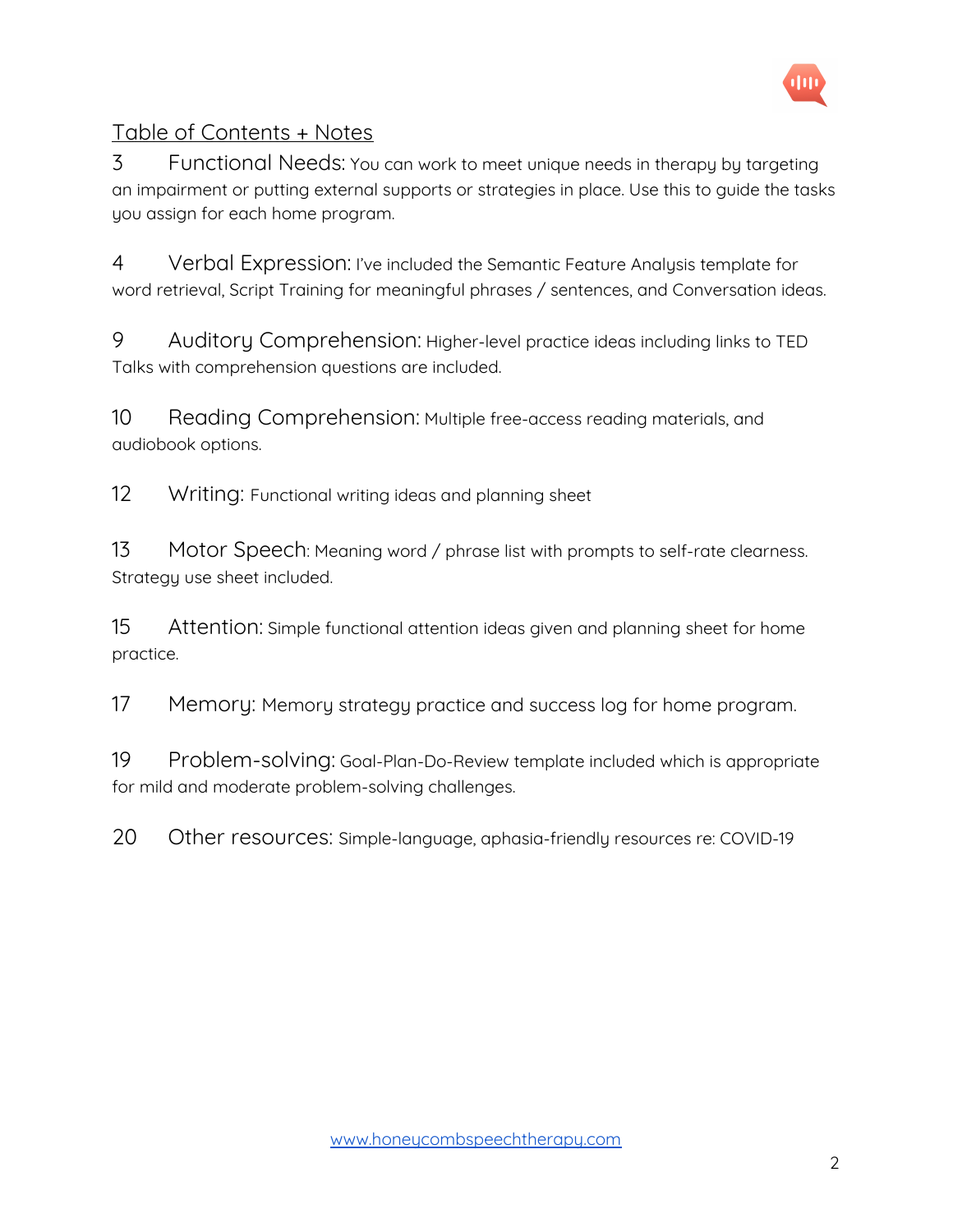

#### **Functional Needs In a Pandemic**

It's important to think through the needs different vulnerable populations may have. We can help meet needs through cognitive-communication skills and strategies in speech therapy. Consider meeting the following needs if necessary:

| Ability to connect with others<br>• Phone calls<br>• Facetime / Skype / Video<br>$\bullet$ Texting<br>• Emails<br>$\bullet$ Letters |  |  |
|-------------------------------------------------------------------------------------------------------------------------------------|--|--|
| Planning "safe spots" to visit during this time                                                                                     |  |  |
| Ability to check what places are open                                                                                               |  |  |

#### **Safety**

| Ability to reach a doctor / ask a question / describe symptoms                                                                                                   |  |  |
|------------------------------------------------------------------------------------------------------------------------------------------------------------------|--|--|
| <b>Emergency Shelters</b>                                                                                                                                        |  |  |
| Medication refill plan                                                                                                                                           |  |  |
| Maintaining a healthy lifestyle<br>• Exercise options<br>Pantry-stable food options for current diet<br>$\bullet$<br>Meaningful activities for time<br>$\bullet$ |  |  |

#### **Understanding COVID-19**

| Knowing precautions                                          |
|--------------------------------------------------------------|
| Understanding where to find reliable, up-to-date information |
| What to do if symptoms are expected                          |
| Cleaning recommendations                                     |

#### **Food / Supplies**

| Community resources for financial difficulty             |
|----------------------------------------------------------|
| Ability to plan ahead for food / supply needs for 1 week |
| Problem-solving other options if supplies are out        |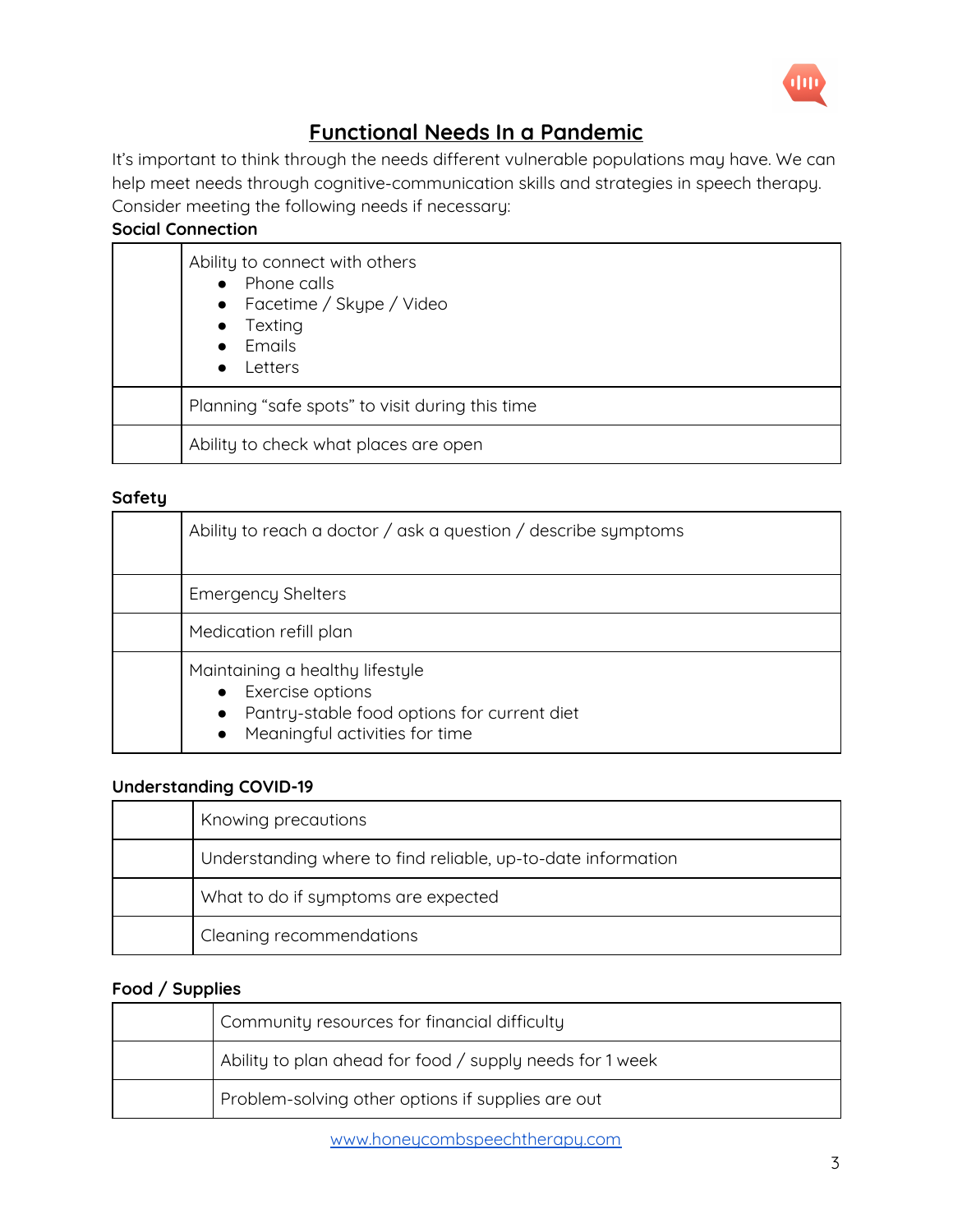

## **Verbal Expression**

It's important to practice the words you will need to say, and the words you want to say. Conversation is also very important!

What words or sentences might be important for you to practice at this time? What strategies or tools will help you be successful?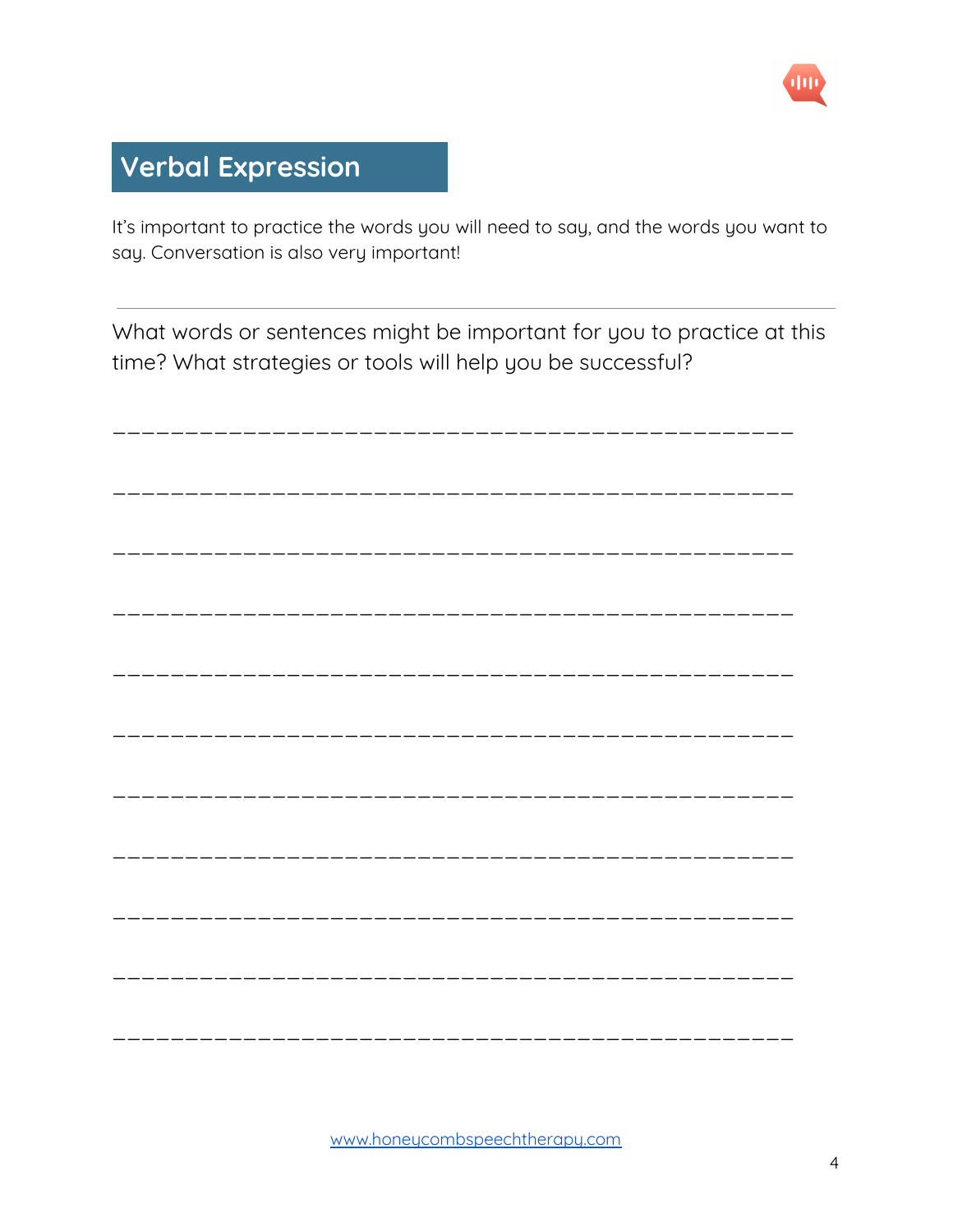

#### Semantic Feature Analysis Template

Put a meaningful word in the center. Try to describe all about the word in the surrounding boxes!

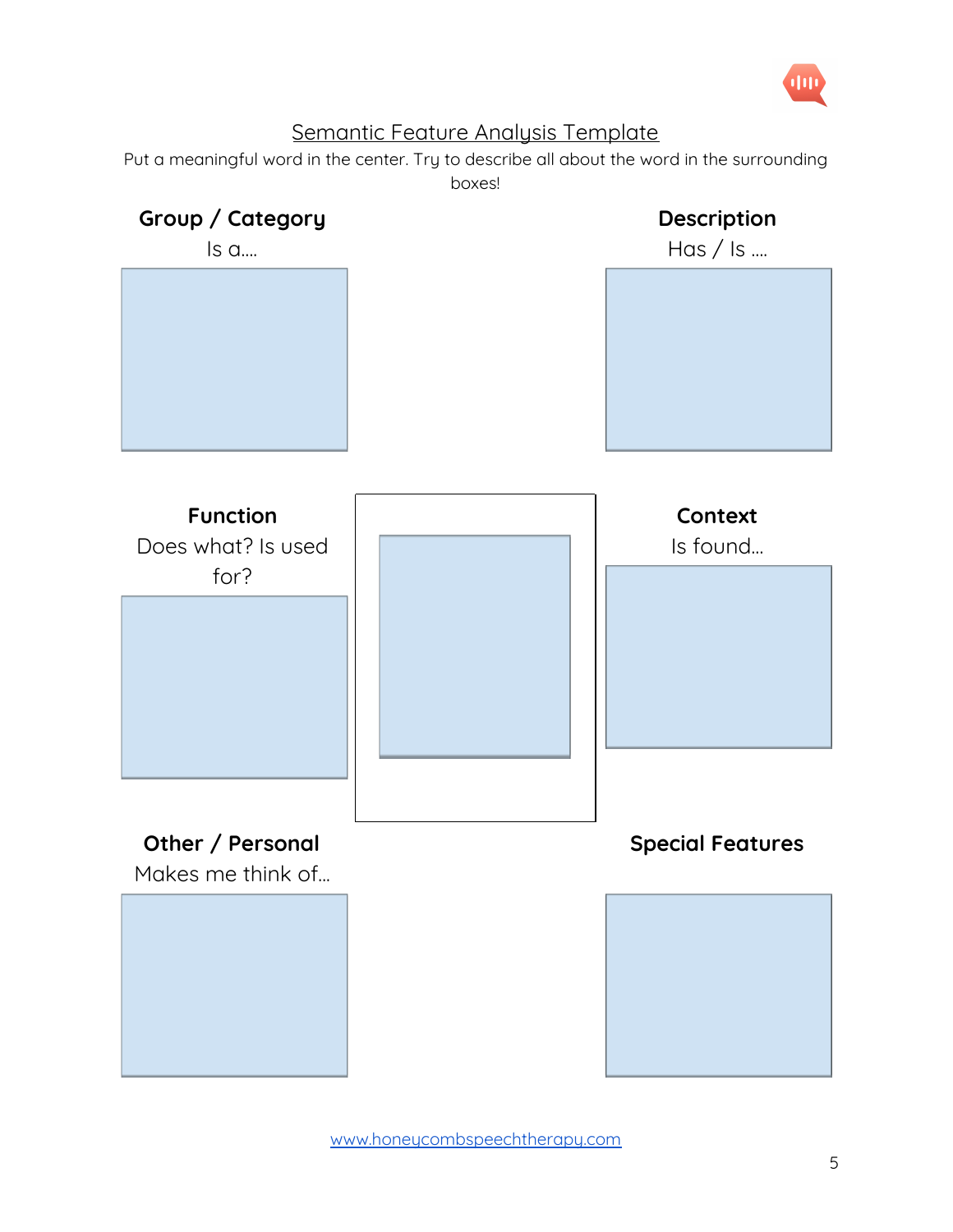

#### Script Training Home Program

Please practice for 15 minutes/day.

You may need to practice with someone, or use a video recording.

| Listen to the Script.          |  |
|--------------------------------|--|
| Say the Script Together.       |  |
| Read the Script alone.         |  |
| Eyes up. Say the Script alone. |  |

**\_\_\_\_\_\_\_\_\_\_\_\_\_\_\_\_\_\_\_\_\_\_\_\_\_\_\_\_\_\_\_\_\_\_\_\_\_\_\_\_\_\_\_\_\_\_\_\_\_\_\_\_\_\_\_**

**\_\_\_\_\_\_\_\_\_\_\_\_\_\_\_\_\_\_\_\_\_\_\_\_\_\_\_\_\_\_\_\_\_\_\_\_\_\_\_\_\_\_\_\_\_\_\_\_\_\_\_\_\_\_\_**

**\_\_\_\_\_\_\_\_\_\_\_\_\_\_\_\_\_\_\_\_\_\_\_\_\_\_\_\_\_\_\_\_\_\_\_\_\_\_\_\_\_\_\_\_\_\_\_\_\_\_\_\_\_\_\_**

**\_\_\_\_\_\_\_\_\_\_\_\_\_\_\_\_\_\_\_\_\_\_\_\_\_\_\_\_\_\_\_\_\_\_\_\_\_\_\_\_\_\_\_\_\_\_\_\_\_\_\_\_\_\_\_**

**\_\_\_\_\_\_\_\_\_\_\_\_\_\_\_\_\_\_\_\_\_\_\_\_\_\_\_\_\_\_\_\_\_\_\_\_\_\_\_\_\_\_\_\_\_\_\_\_\_\_\_\_\_\_\_**

My Scripts:

**I Practiced on These Days:**

| <b>Sun</b> | Mon | <b>Tues</b> | Wed | <b>Thurs</b> | Fri | Sat |
|------------|-----|-------------|-----|--------------|-----|-----|
|            |     |             |     |              |     |     |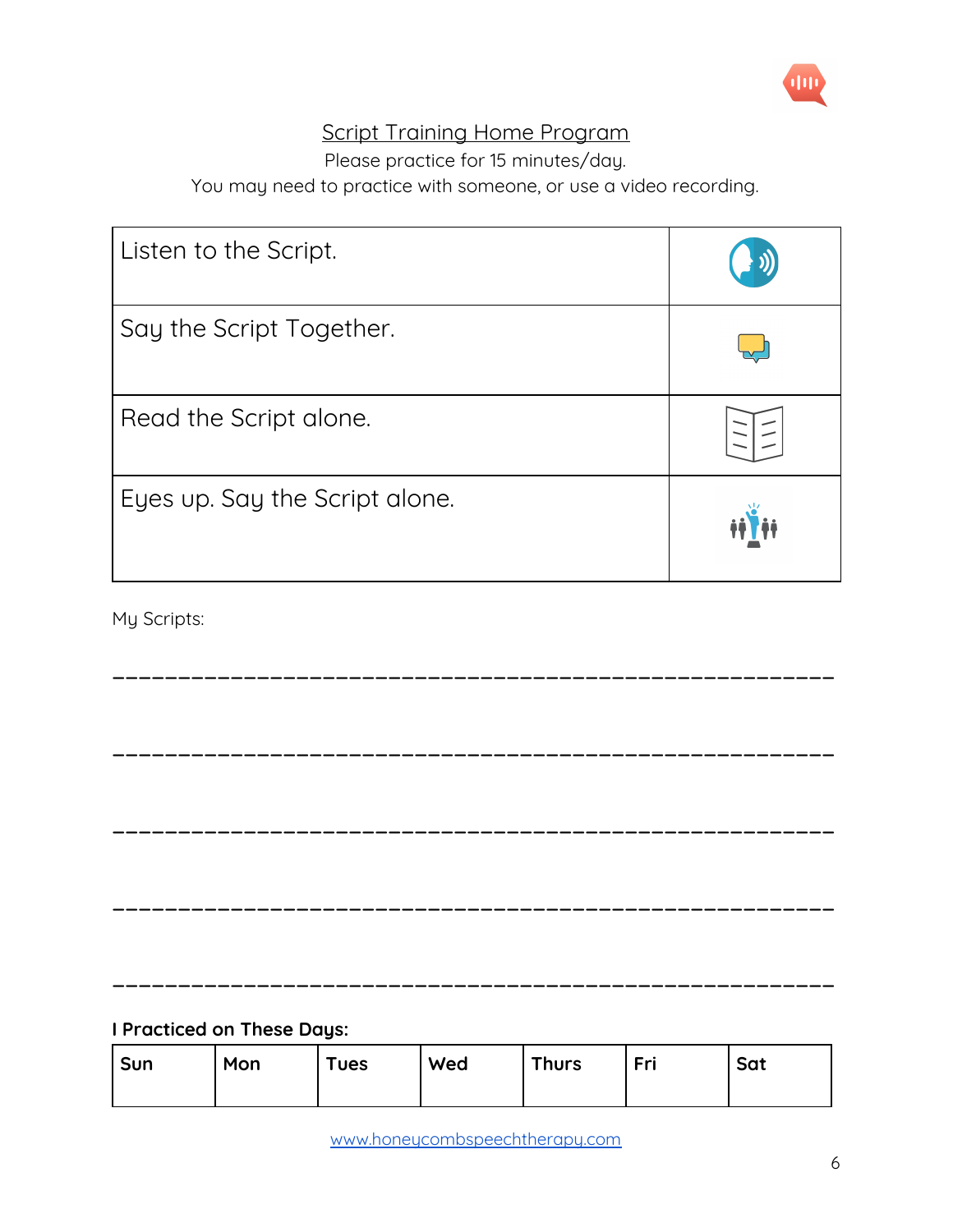

## Conversation as Therapy

We may be stuck inside, but we can still talk! Conversation is a wonderful way to practice real-life communication. Try being intentional with conversation to practice language skills and using strategies.

Talk about stuff at home with others:

- Use pictures and talk about them
- Find a recipe book and reminisce
- Give instructions for how to clean out a storage space
- Discuss your thoughts about a news clip or a book
- Tell a story about another time you remember being stuck inside
- Discuss the pros and cons of different nature trails or parks you could visit

Open-ended Conversation Starters:

- I want to tell you how I am feeling:
- I want to tell you a funny story:
- I want to tell you my opinion:
- I want to tell you a memory:
- I want to tell you something important:
- I need you to remember something:
- This week something that went well:
- This week something that was hard:

#### Phone Calls

- Call others to chat
- Call to get information
- Call to inform someone else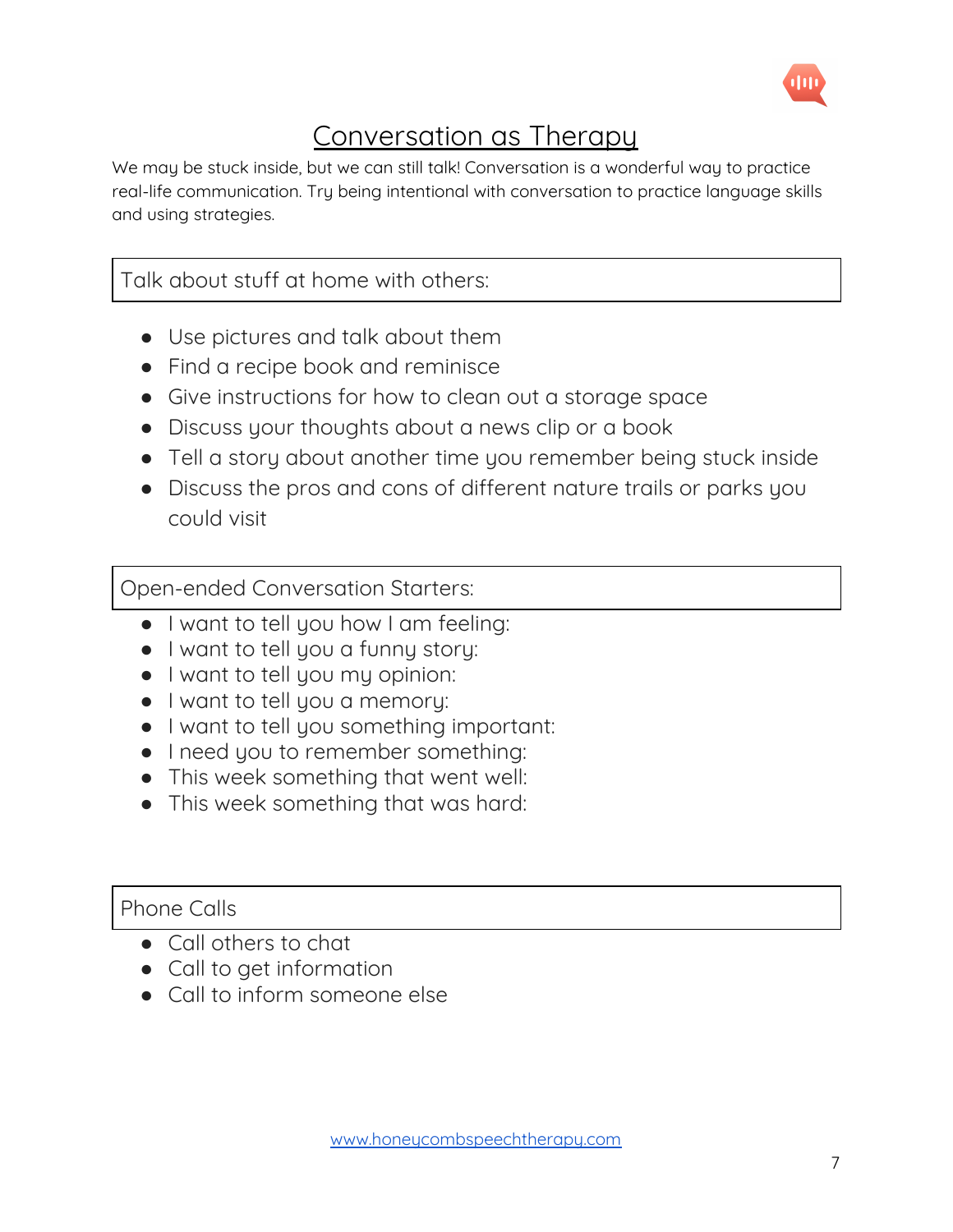

#### Websites with FREE Conversation Prompts:

<https://conversationstartersworld.com/250-conversation-starters/> This is <sup>a</sup> giant list that's <sup>a</sup> good go-to when you don't know someone yet and don't have <sup>a</sup> specific theme of question to ask.

<https://www.verywellfamily.com/conversation-starters-for-kids-4160004> These prompts are focused on bringing out attributes such as confidence, empathy, imagination, gratitude, etc.

#### <http://iteslj.org/questions/>

Although this is an ESL website, the questions are organized by topic which could be helpful for someone with <sup>a</sup> particular interest area. There are TONS of topics!

#### <https://www.conversationstarters.com/openendedquestions.htm>

Open-ended questions are nice because they allow flexible vocabulary and fall in line with motivational interviewing, which is <sup>a</sup> person-centered approach to discussions.

<https://conversationstartersworld.com/questions-to-get-to-know-someone/> One last huge list of questions that start simple and then move to slightly more deep / personal questions.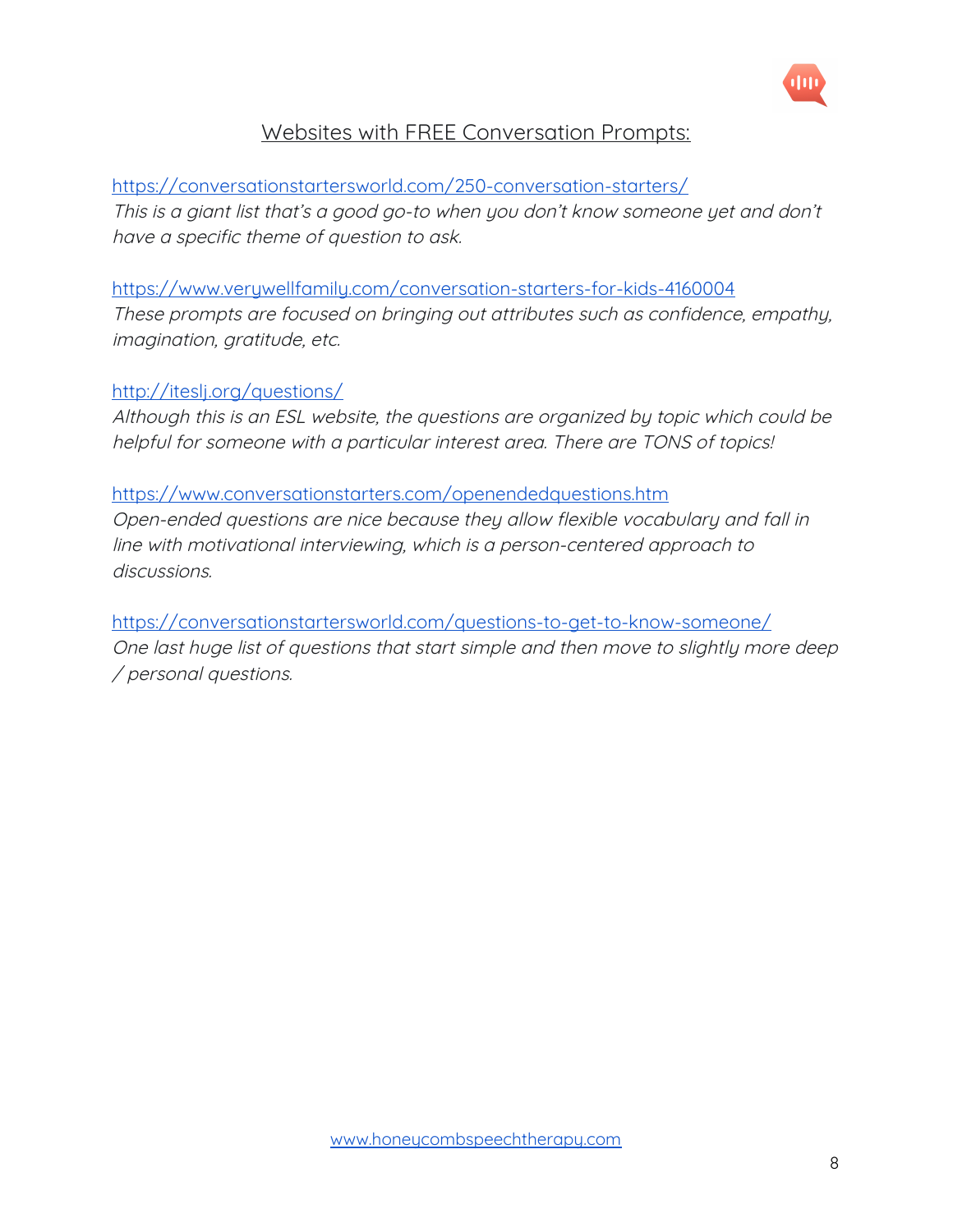

## **Auditory Comprehension**

For higher-level clients, develop a list of personally-relevant listening tasks they can complete while taking notes, using a strategy, or summarizing the information.

[www.ted.com](http://www.ted.com/) This is a free bank of videos (ranging from 5-18 minutes each) with adult-level interesting content. You are able to search by topic of interest.

If you need help getting started, check out the comprehension questions for 8 different TED Talks created by Honeycomb Speech Therapy here: <https://honeycombspeechtherapy.com/ted-talks-master-list/>

What comprehension tasks might be important for you to practice at this time? What strategies or tools will help you be successful?

\_\_\_\_\_\_\_\_\_\_\_\_\_\_\_\_\_\_\_\_\_\_\_\_\_\_\_\_\_\_\_\_\_\_\_\_\_\_\_\_\_\_\_\_\_\_\_

\_\_\_\_\_\_\_\_\_\_\_\_\_\_\_\_\_\_\_\_\_\_\_\_\_\_\_\_\_\_\_\_\_\_\_\_\_\_\_\_\_\_\_\_\_\_\_

\_\_\_\_\_\_\_\_\_\_\_\_\_\_\_\_\_\_\_\_\_\_\_\_\_\_\_\_\_\_\_\_\_\_\_\_\_\_\_\_\_\_\_\_\_\_\_

\_\_\_\_\_\_\_\_\_\_\_\_\_\_\_\_\_\_\_\_\_\_\_\_\_\_\_\_\_\_\_\_\_\_\_\_\_\_\_\_\_\_\_\_\_\_\_

\_\_\_\_\_\_\_\_\_\_\_\_\_\_\_\_\_\_\_\_\_\_\_\_\_\_\_\_\_\_\_\_\_\_\_\_\_\_\_\_\_\_\_\_\_\_\_

\_\_\_\_\_\_\_\_\_\_\_\_\_\_\_\_\_\_\_\_\_\_\_\_\_\_\_\_\_\_\_\_\_\_\_\_\_\_\_\_\_\_\_\_\_\_\_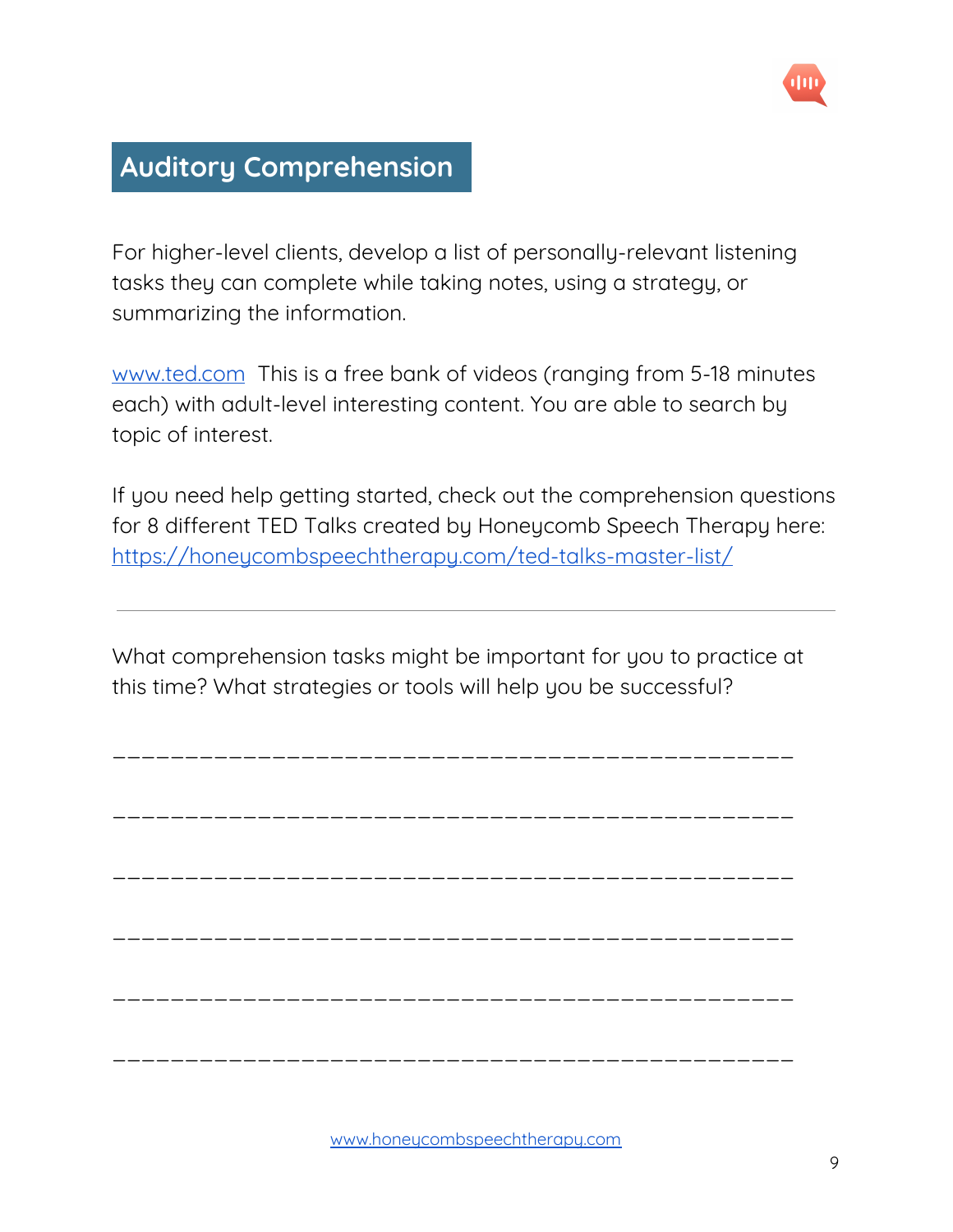

## **Reading Comprehension**

Need to practice reading? Consider using your own reading materials:

- Books
- Recipes / Cookbooks
- Manuals
- Work meeting note
- Magazines
- Medication instructions
- Food labels

#### Websites with FREE Reading Passages:

#### **News In Levels:** [https://www.newsinlevels.com](https://www.newsinlevels.com/)

You can choose Levels 1, 2, or 3 for longer or shorter lengths. You can also choose topics such as funny, history, sports, nature,

#### **Mr. Nussbaum:**

#### <https://mrnussbaum.com/lang-arts/reading-comprehension-online>

These are created for students and many of the sections are historical or teaching new facts. You can change grade level as appropriate.

#### **TalkPath News:** [http://talkpathnews.aphasia.com](http://talkpathnews.aphasia.com/)

You do need a (free) account to access these 1-2 minute passages with videos also available. They are developed for patients with aphasia and apraxia but the written passage would work for this need.

#### **NYT Learning Network:** <https://www.nytimes.com/section/learning>

Although created for high schoolers, I love using this website with adults in speech therapy. These include higher-level and longer news stories. If you scroll down, you can sort by topic such as sports, tech, science, health, business.

#### **ESL Reading:** <https://www.rong-chang.com/reading.htm>

For a lower-level client where you need simple sentence structure and 50 words or less, you could try an ESL website like this.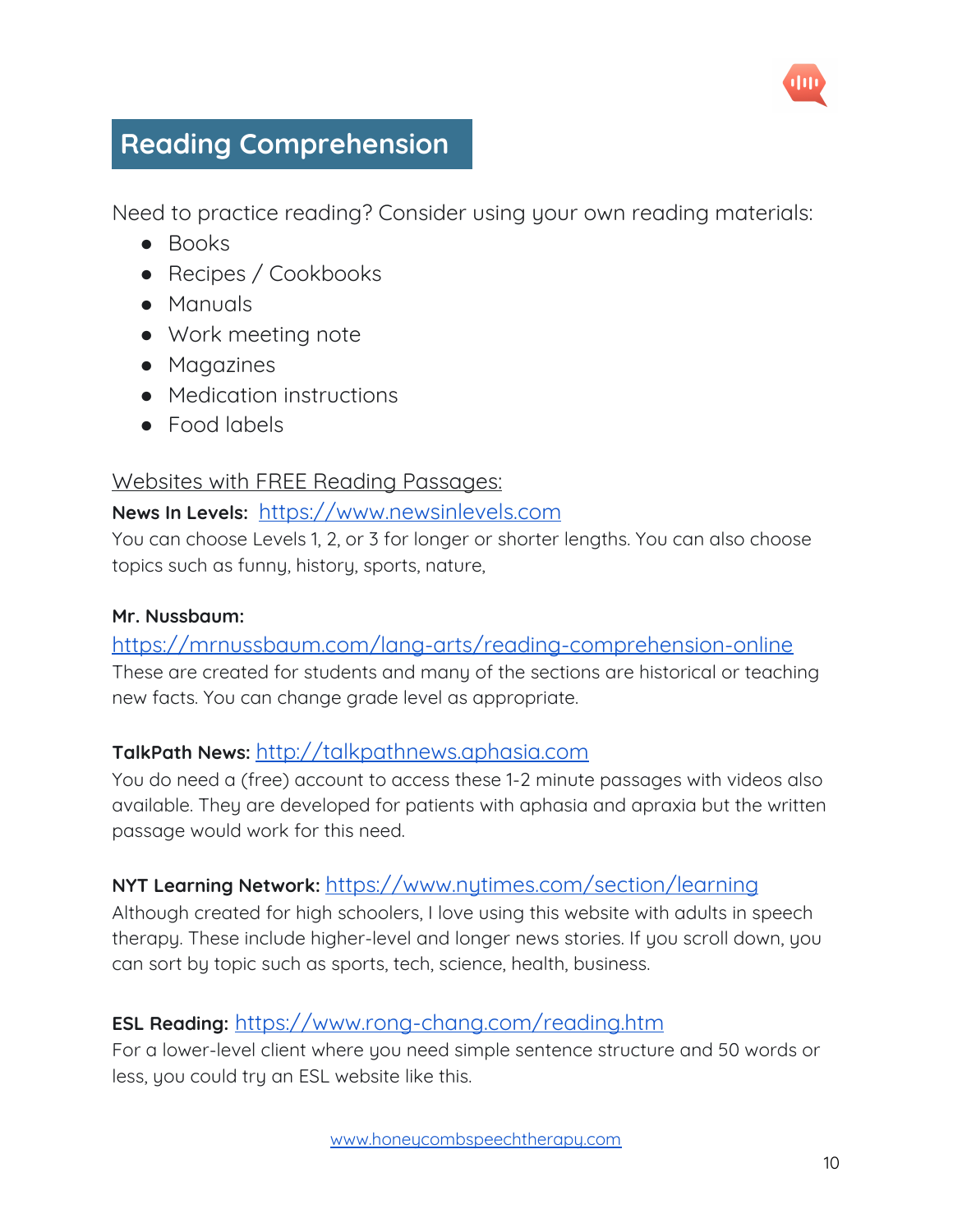

## Audiobook options:

Check your local library! What options do they have? \_\_\_\_\_\_\_\_\_\_\_\_\_

\_\_\_\_\_\_\_\_\_\_\_\_\_\_\_\_\_\_\_\_\_\_\_\_\_\_\_\_\_\_\_\_\_\_\_\_\_\_\_\_\_\_\_\_\_\_\_\_\_

| Technology:                     | <b>Notes:</b>                                                                                                                                                 | Learn More:                                                                       |
|---------------------------------|---------------------------------------------------------------------------------------------------------------------------------------------------------------|-----------------------------------------------------------------------------------|
| Audible.com                     | -iPhone, iPad, Android,<br>Kindle, Alexa<br>-Subscription option<br>-Listen to audio books                                                                    | https://www.audible.com                                                           |
| TalkPath News by<br>Lingraphica | -Webpage or App<br>-Free, Register account<br>-1-minute news stories,<br>written and read aloud.<br>-Able to turn off audio or<br>sort stories by topic       | <u>http://talkpathnews.apha</u><br>sia.com                                        |
| <b>Voice Aloud Reader</b>       | -Android<br>-Free<br>-Reads web pages, PDFs,<br>emails, DOC files aloud                                                                                       | <u>https://play.google.com/</u><br>store/apps/details?id=co<br>m.huperionics.avar |
| <b>BookShare</b>                | -Use on devices, web,<br>phone, tablet<br>-Free for those with<br>reading barrier<br>-Audiobooks, braille, large<br>print, and other<br>accessibility options | https://www.bookshare.or<br>g/cms/                                                |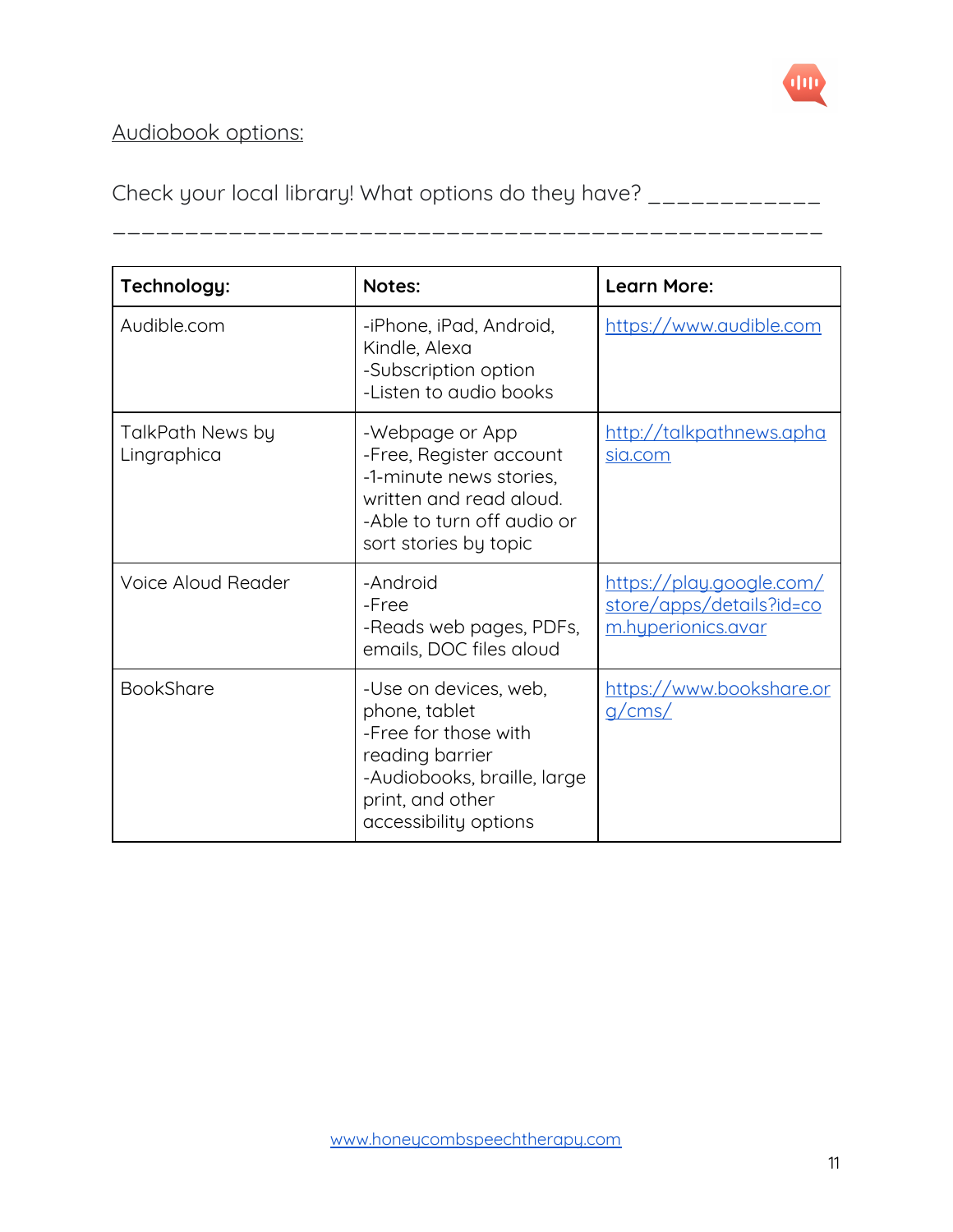

## **Written Expression**

It's important to practice writing words and tasks that are important to you. Consider which of the following writing tasks might be important to practice at this time:

- Writing a card to someone you can't visit
- Signing your name and DOB
- Practicing check information
- Hand-writing a recipe to pass on
- Texting
- Sending an email
- Writing a story about your life
- Creating a work report or manual

What tasks might be important for you to practice at this time? What strategies or tools will help you be successful?

\_\_\_\_\_\_\_\_\_\_\_\_\_\_\_\_\_\_\_\_\_\_\_\_\_\_\_\_\_\_\_\_\_\_\_\_\_\_\_\_\_\_\_\_\_\_\_

\_\_\_\_\_\_\_\_\_\_\_\_\_\_\_\_\_\_\_\_\_\_\_\_\_\_\_\_\_\_\_\_\_\_\_\_\_\_\_\_\_\_\_\_\_\_\_

\_\_\_\_\_\_\_\_\_\_\_\_\_\_\_\_\_\_\_\_\_\_\_\_\_\_\_\_\_\_\_\_\_\_\_\_\_\_\_\_\_\_\_\_\_\_\_

\_\_\_\_\_\_\_\_\_\_\_\_\_\_\_\_\_\_\_\_\_\_\_\_\_\_\_\_\_\_\_\_\_\_\_\_\_\_\_\_\_\_\_\_\_\_\_

\_\_\_\_\_\_\_\_\_\_\_\_\_\_\_\_\_\_\_\_\_\_\_\_\_\_\_\_\_\_\_\_\_\_\_\_\_\_\_\_\_\_\_\_\_\_\_

\_\_\_\_\_\_\_\_\_\_\_\_\_\_\_\_\_\_\_\_\_\_\_\_\_\_\_\_\_\_\_\_\_\_\_\_\_\_\_\_\_\_\_\_\_\_\_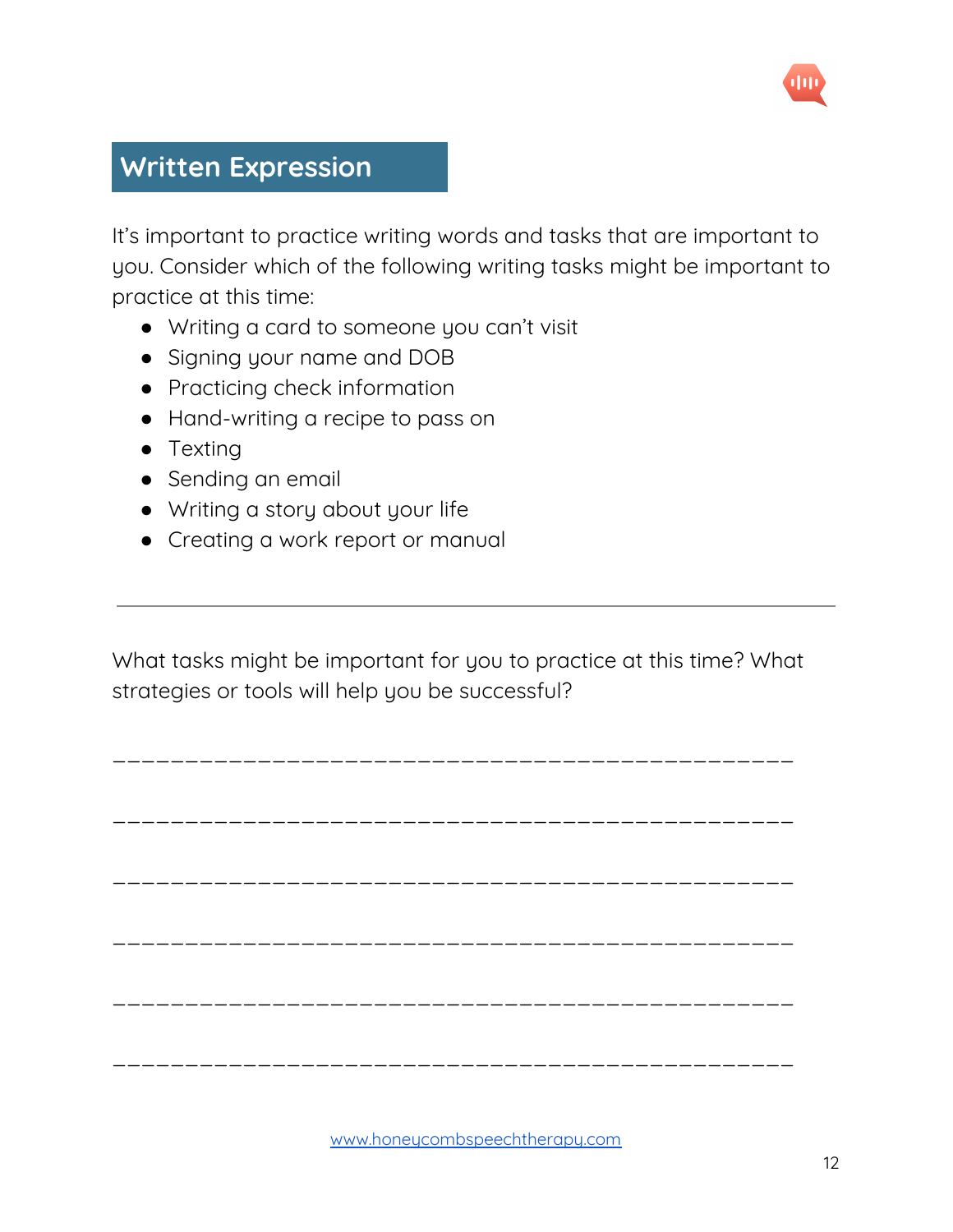

## **Motor Speech**

It's important to practice sounds and words that you say in everyday life. Practice saying your list and decide if it was "clear" or "unclear" each time.

## Functional Phrase List

| Practice |
|----------|
|          |
|          |
|          |
|          |
|          |
|          |
|          |
|          |
|          |
|          |
|          |
|          |
|          |
|          |
|          |
|          |
|          |
|          |
|          |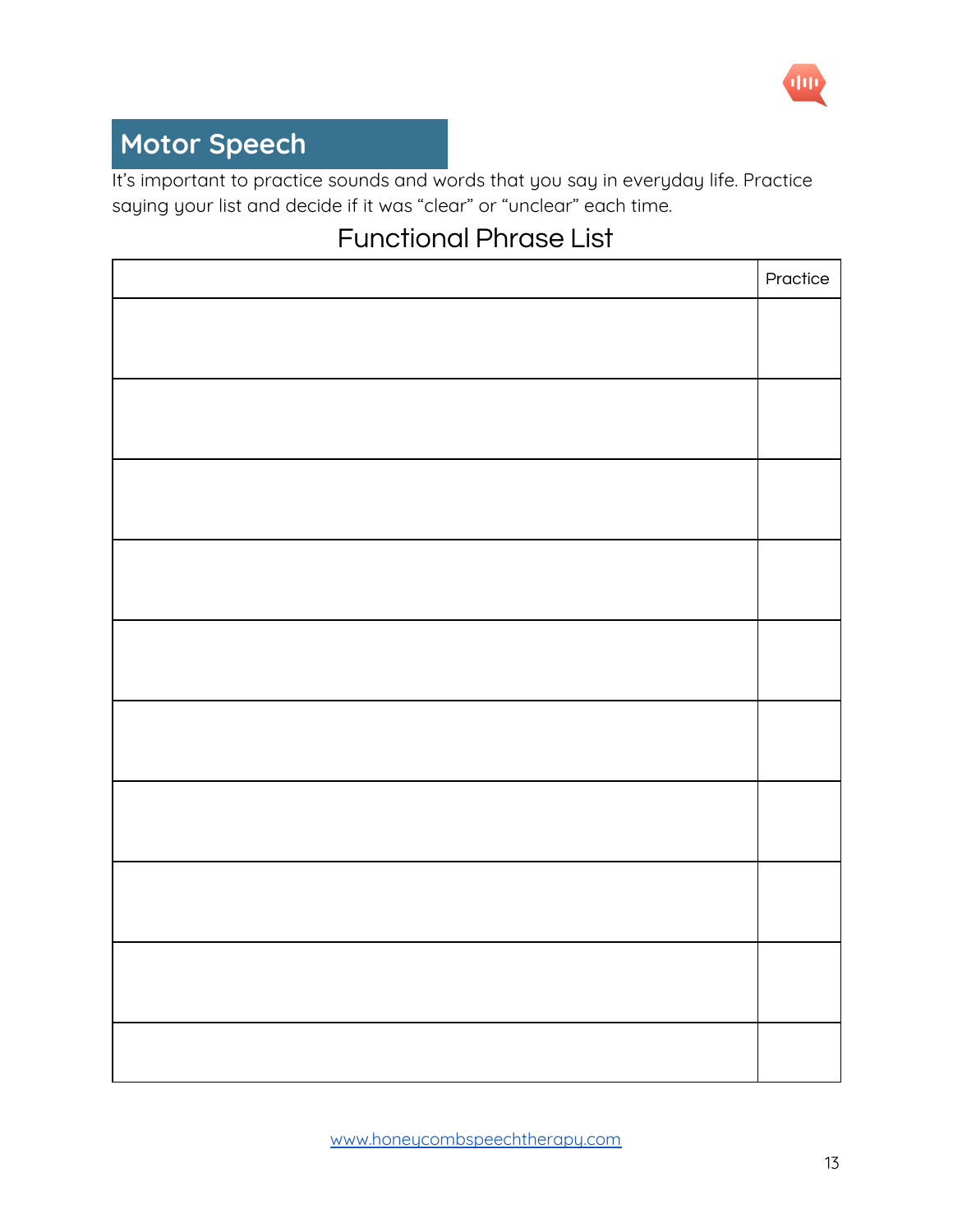

## Using Speech Strategies in Everyday Life

| I am using these strategies to help my speech: __________________  |  |  |
|--------------------------------------------------------------------|--|--|
|                                                                    |  |  |
|                                                                    |  |  |
|                                                                    |  |  |
| I could practice these strategies in these situations: ___________ |  |  |
|                                                                    |  |  |

\_\_\_\_\_\_\_\_\_\_\_\_\_\_\_\_\_\_\_\_\_\_\_\_\_\_\_\_\_\_\_\_\_\_\_\_\_\_\_\_\_\_\_\_\_\_\_\_\_

| Date | Strategy / Situation | How did it go? |
|------|----------------------|----------------|
|      |                      |                |
|      |                      |                |
|      |                      |                |
|      |                      |                |
|      |                      |                |
|      |                      |                |
|      |                      |                |
|      |                      |                |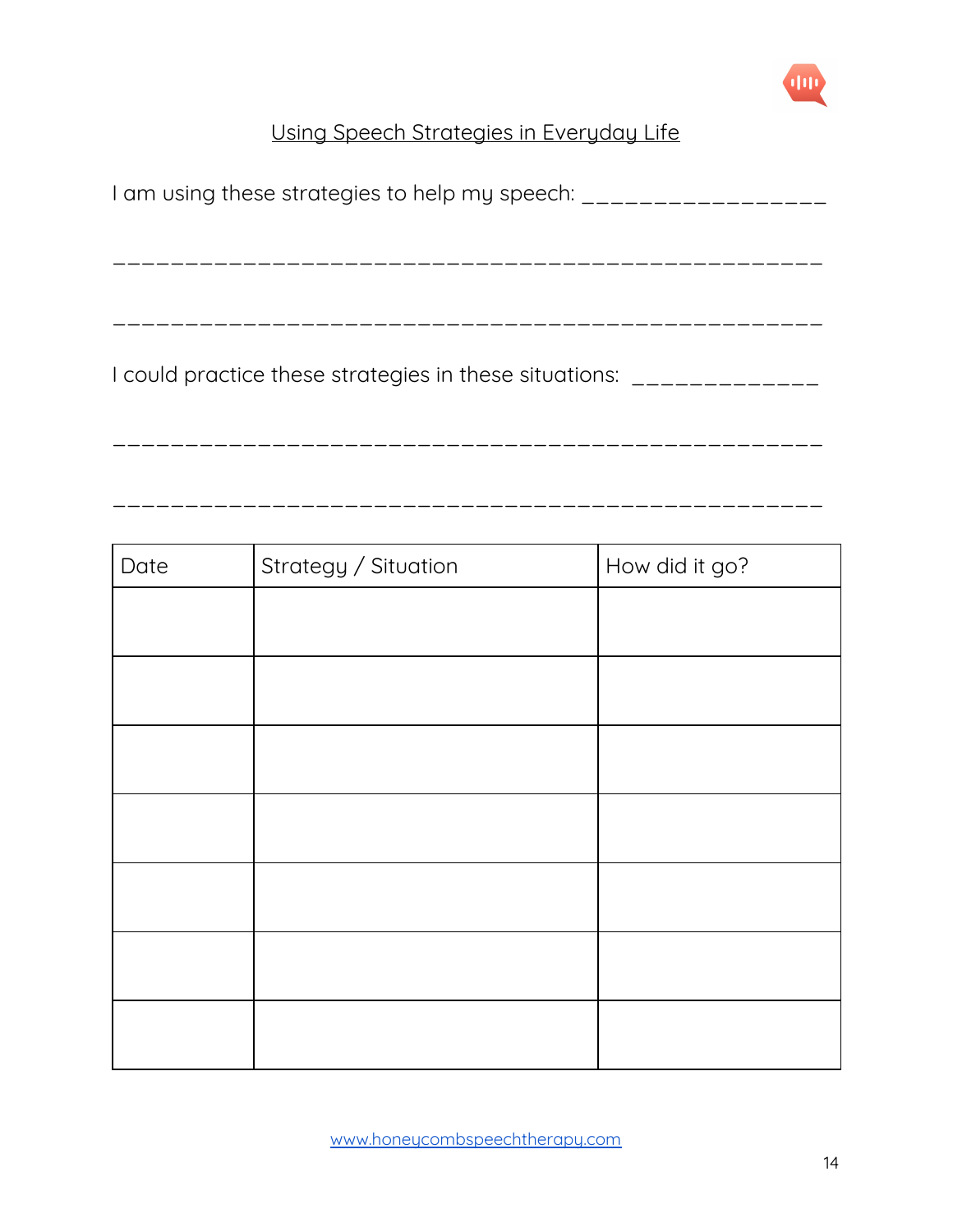

## **Attention**

Attention: There are many ways you can use your attention in a meaningful way at home. Create a list of tasks, how long you could do the task, and what strategies you may need to use.

For example, consider simple attention tasks like:

- Folding laundry
- Cooking simple meals like scrambled eggs
- Writing a to-do list
- Sorting a closet
- Emptying the dishwasher
- Baking cookies
- Setting the table
- Organizing papers

| Task for my<br>attention | How long<br>should I do this: | What strategies<br>should I use: |  |  |
|--------------------------|-------------------------------|----------------------------------|--|--|
|                          |                               |                                  |  |  |
|                          |                               |                                  |  |  |
|                          |                               |                                  |  |  |
|                          |                               |                                  |  |  |
|                          |                               |                                  |  |  |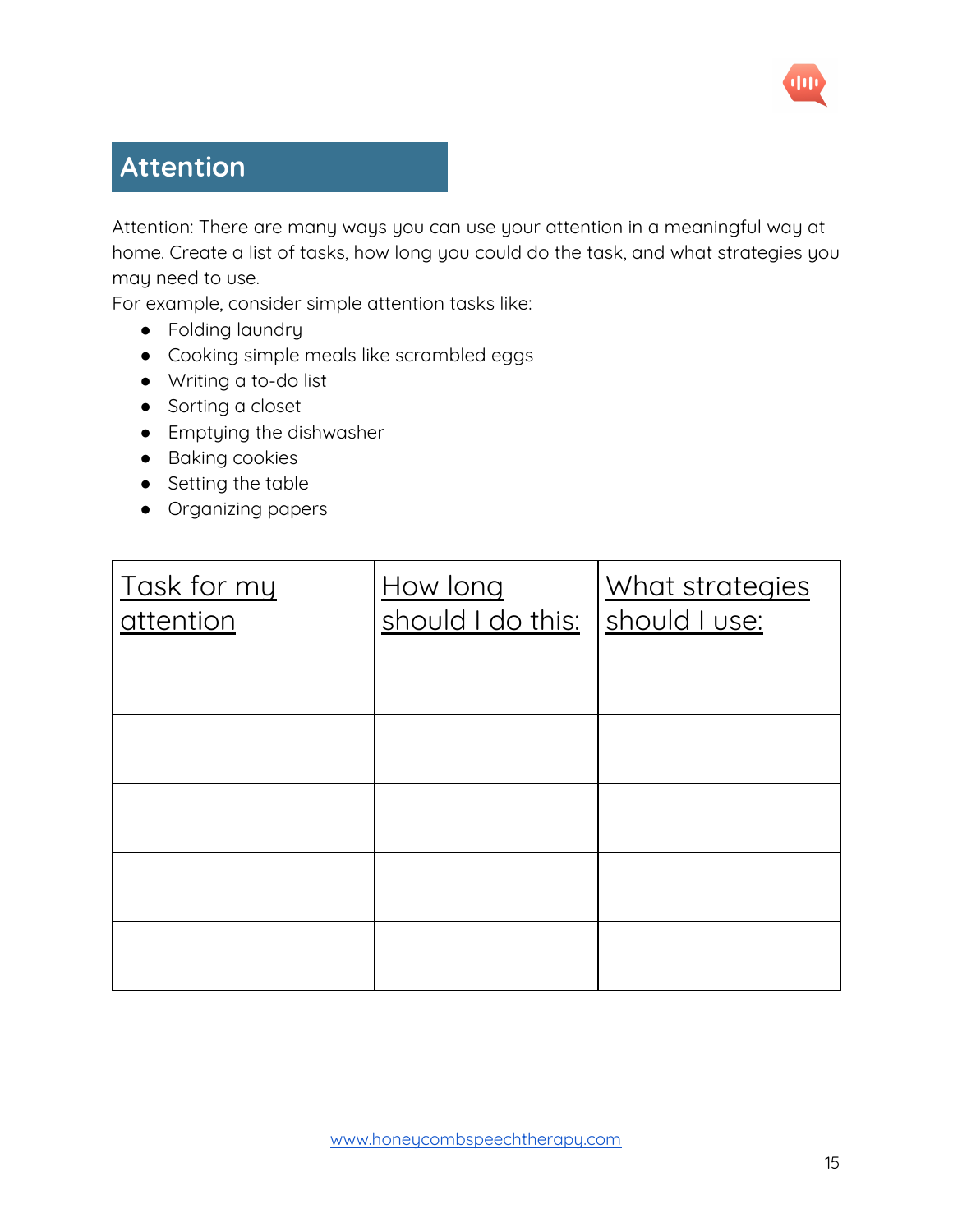

## Home Program Log for Attention

| Practice:     |
|---------------|
| Where / When: |
| Notes:        |

## My Practice Log:

| Date: | Practice: | Notes: |
|-------|-----------|--------|
|       |           |        |
|       |           |        |
|       |           |        |
|       |           |        |
|       |           |        |
|       |           |        |
|       |           |        |
|       |           |        |
|       |           |        |
|       |           |        |
|       |           |        |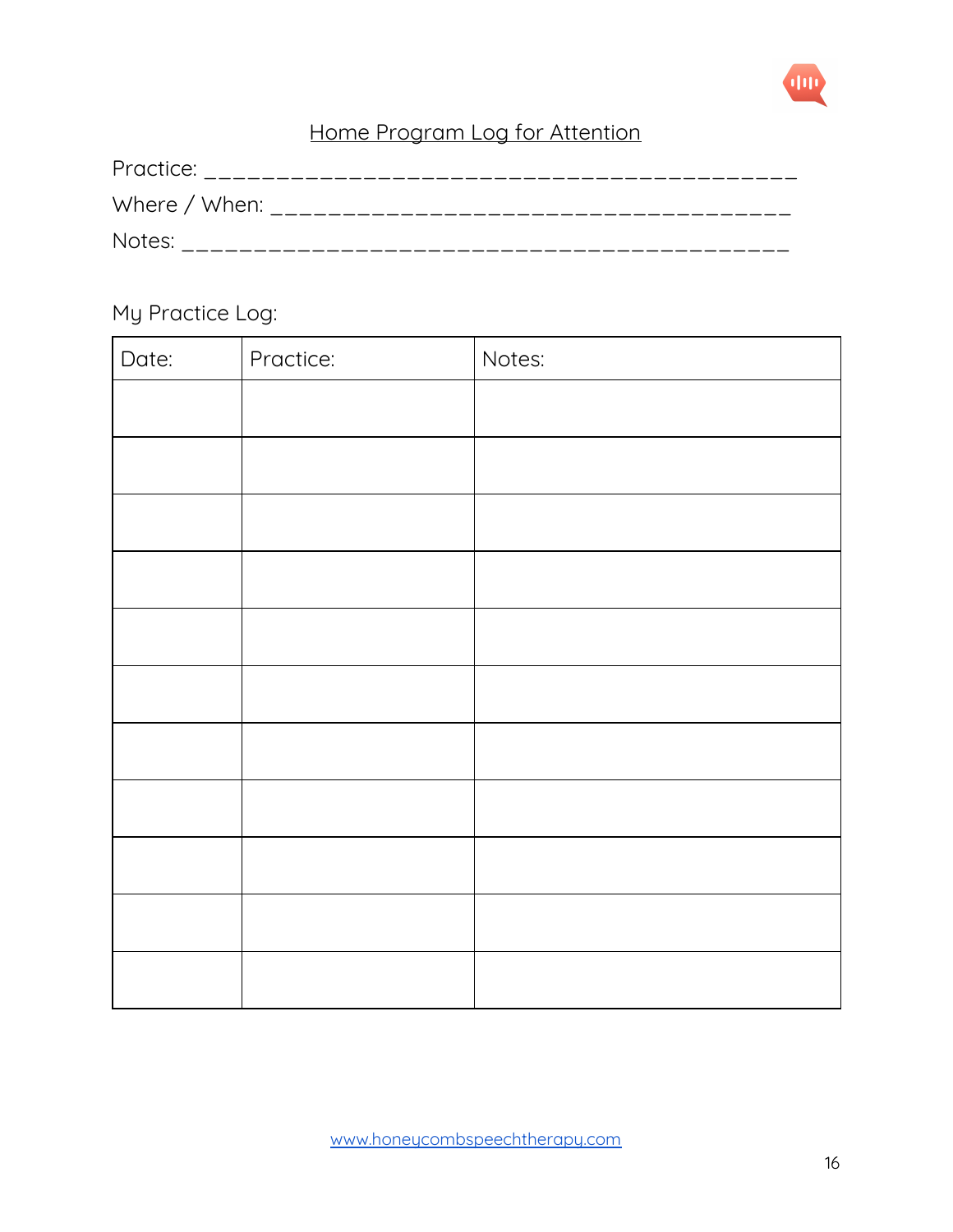

## **Memory**

#### Memory Strategy Homework Log

The goal is to be intentional about using memory strategies for at least 15-30 minutes in a day. Make note of what's working for you!

|                  | Situation + Strategy Used | What Did I Notice? |
|------------------|---------------------------|--------------------|
| Monday           |                           |                    |
|                  |                           |                    |
| Tuesday          |                           |                    |
| <b>Wednesday</b> |                           |                    |
| Thursday         |                           |                    |
| Friday           |                           |                    |
| Saturday         |                           |                    |
| Sunday           |                           |                    |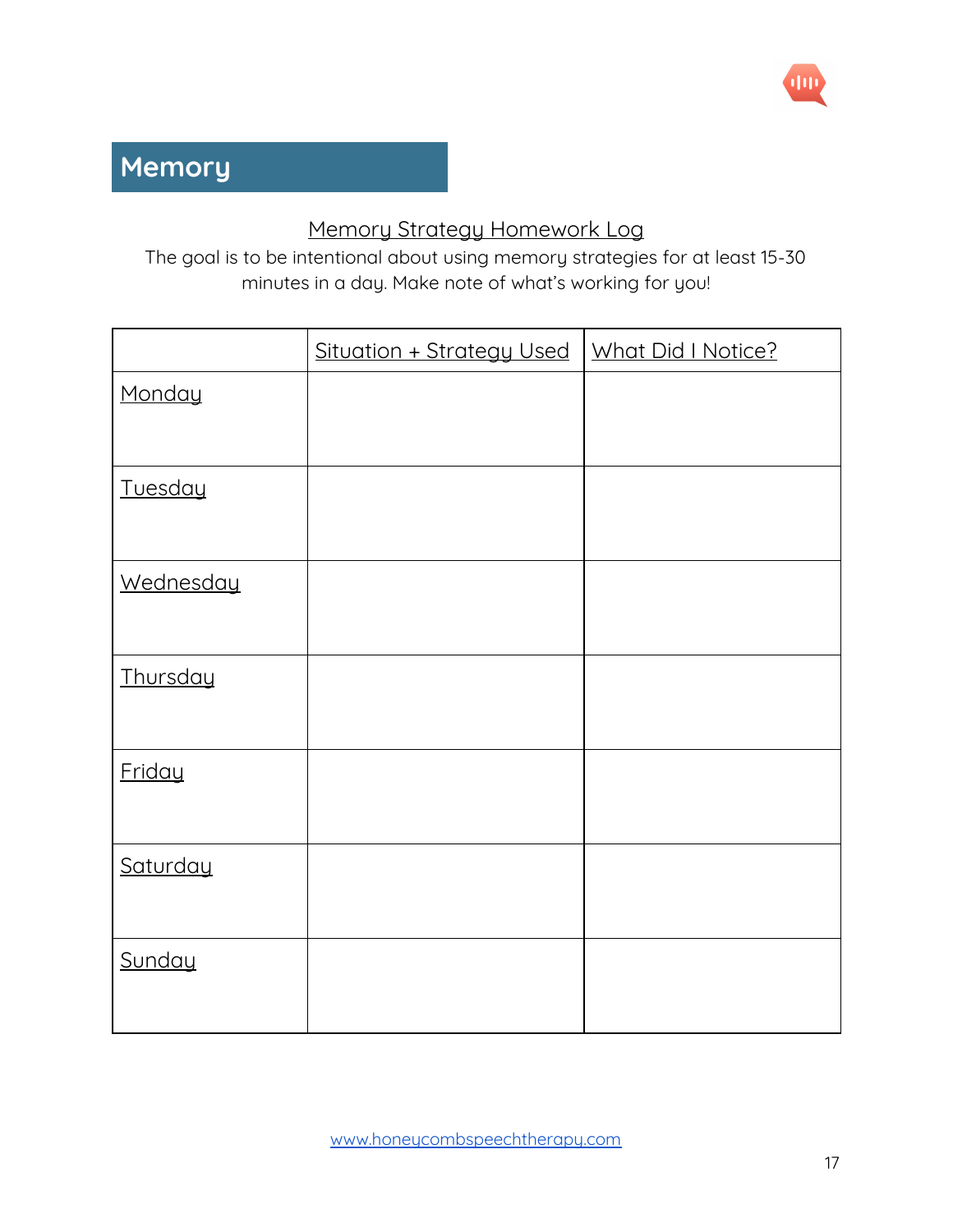

#### Remembering What To Do

You may use the following to practice using a strategy in order to stay on task while you are going from one place to another. You may also use an example from your own life if able.

#### Key Question: What Strategy Will You Use?

Try taking a short walk or completing another activity while you use a strategy to recall a task. See if the strategy is helpful in keeping you on task and remembering what you need to do. Then, decide when else you could use this strategy in your week!

| Task To Recall:                                         |
|---------------------------------------------------------|
| Let out the neighbor's dog                              |
| Gather the library books and set them on the counter    |
| Call your sister back about weekend plans               |
| Write down lunch items on your grocery list             |
| Reschedule your hair appointment                        |
| Send a birthday card to your nephew                     |
| Check if you have AAA batteries                         |
| Arrange for transportation to the airport next month    |
| Email your work about your short-term disability policy |
| Pull out chicken from the freezer for dinner tonight    |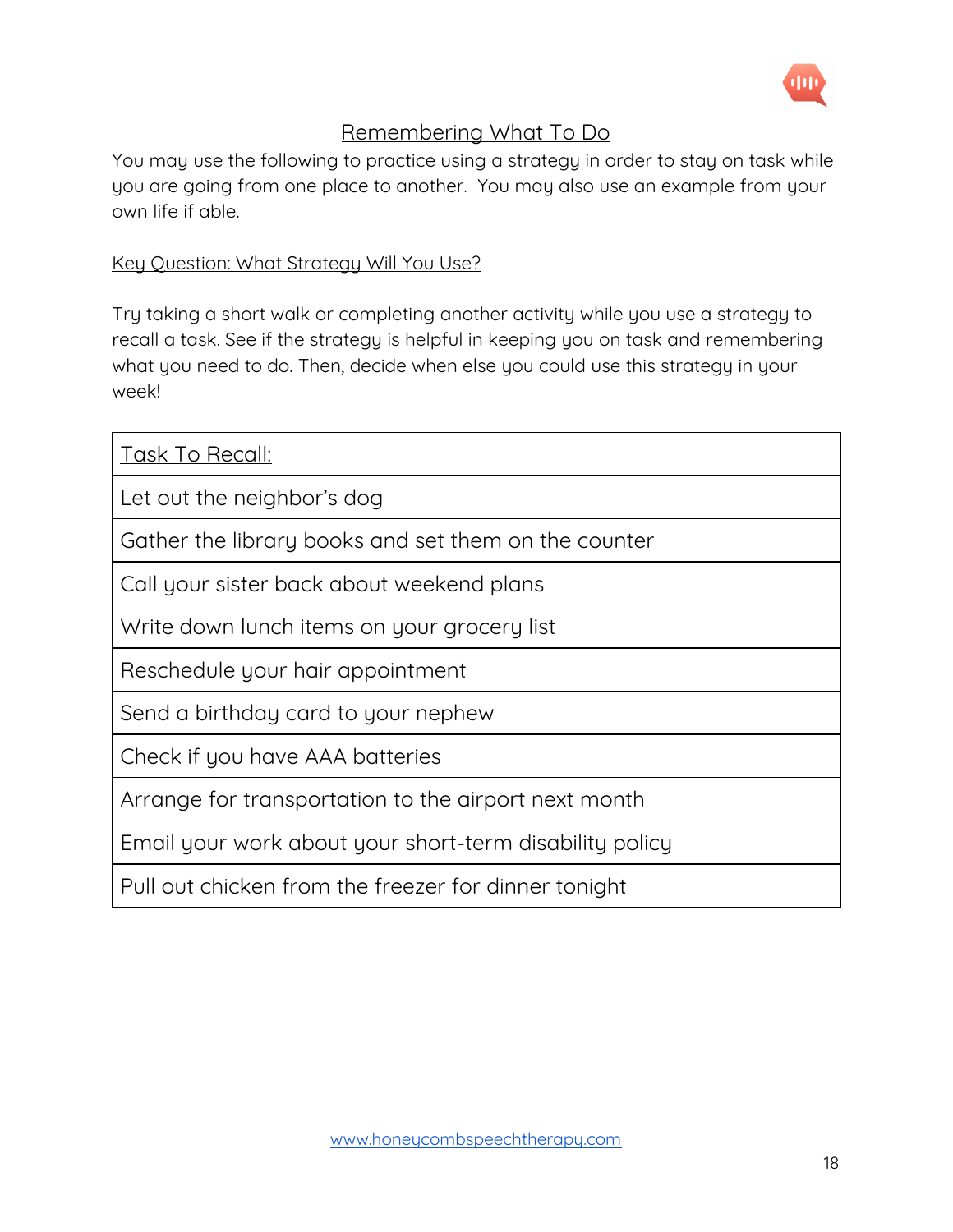

## **Problem-Solving**

GOAL: What do I want to accomplish?\_\_\_\_\_\_\_\_\_\_\_\_\_\_\_\_\_\_\_\_

PLAN: This is my plan for how I will accomplish my goal:

| Materials Needed:   Steps: | . . |
|----------------------------|-----|
|                            | 2.  |
|                            | 3.  |
|                            | 4.  |
|                            | 5.  |

Predictions: Helpful Strategies:

Time to Complete: Cher:

DO. I do what I planned.

REVIEW: I review how it went and make changes for next time.

| I would rate the success of accomplishing my goal: |                 |  |  |  |  |  |  |  |  |
|----------------------------------------------------|-----------------|--|--|--|--|--|--|--|--|
|                                                    | 2 3 4 5 6 7 8 9 |  |  |  |  |  |  |  |  |
| Did I encounter any problems?                      |                 |  |  |  |  |  |  |  |  |
| Do I need to change strategies?                    |                 |  |  |  |  |  |  |  |  |